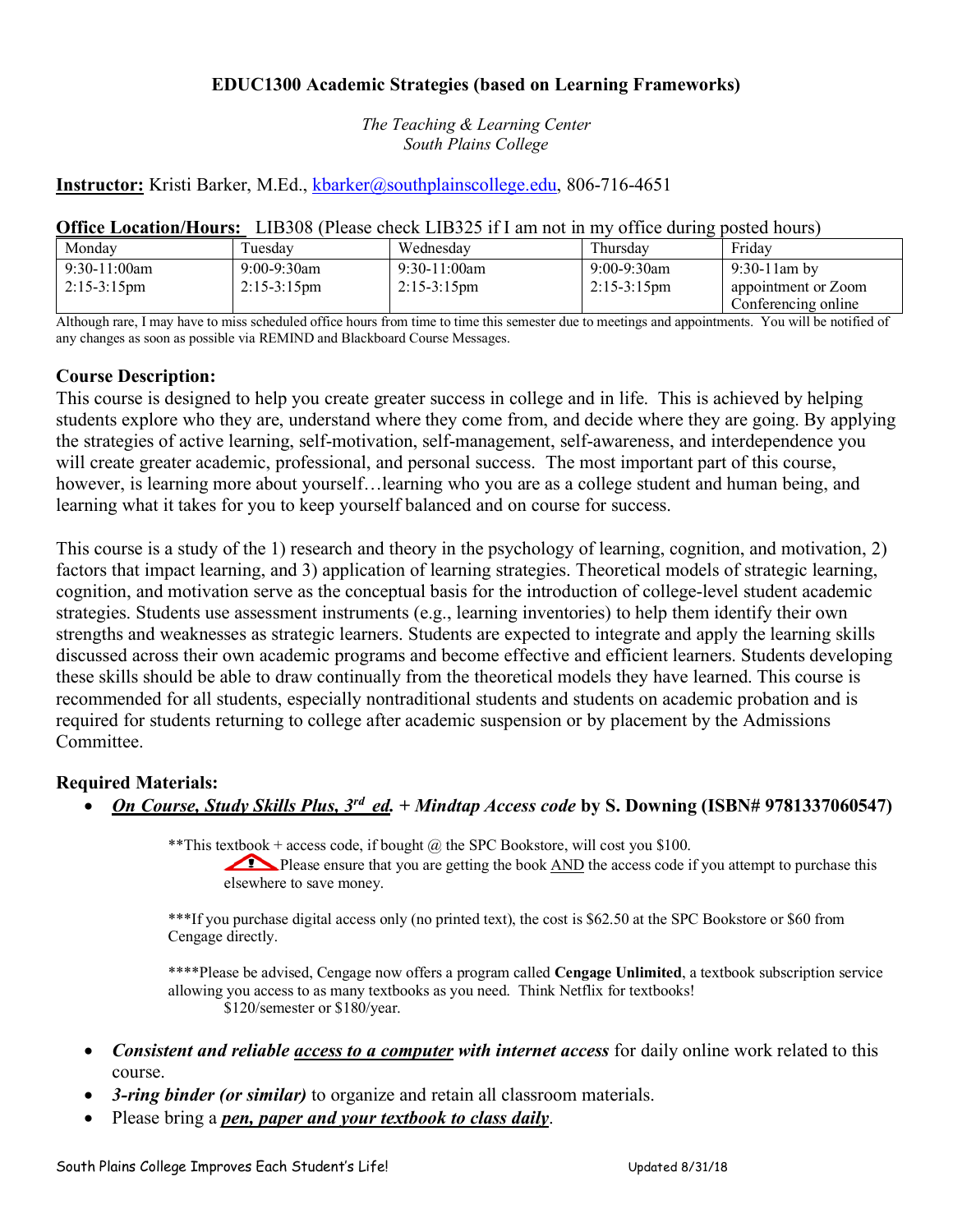# **Methodology and Activities:**

By reading *On Course* (our textbook), you'll learn empowering strategies that have helped others create great success. By keeping a guided journal, you'll discover how to apply these success strategies to achieve your own goals and dreams. By participating in class activities and focused conversations, and by completing course projects, you will further improve your ability to stay on course to your success. Once you make these new strategies your own through application, you'll have the ability to dramatically improve the outcome of your life—academically, professionally, and personally.

### **Student Learning Outcomes:**

By the completion of this course, successful students will:

- **1. Accept Personal Responsibility,** seeing themselves as the primary cause of their outcomes and experiences
- **2. Discover Self-Motivation**, finding purpose in their lives by discovering personally meaningful goals and dreams
- **3. Master Self-Management,** consistently planning and taking purposeful actions in pursuit of their goals and dreams
- **4. Employ Interdependence,** building mutually supportive relationships that help them achieve their goals and dreams (while helping others do the same.)
- **5. Gain Self-Awareness,** consciously employing behaviors, beliefs, and attitudes that keep them on course
- **6. Adopt Lifelong Learning,** finding valuable lessons and wisdom in nearly every experience they have
- **7. Develop Emotional Intelligence,** effectively managing their emotions in support of their goals and dreams
- **8. Believe in Themselves,** seeing themselves as capable, lovable, and unconditionally worthy human beings.

### **Grading:**

| Mindtap $-40\%$                                                          | Mindtap is a media rich learning experience that provides students with <b>videos</b> , quizzes,<br>journals, activities and assessments. The access code purchased with your textbook<br>provides your permission to use the platform (all students will have a 15 day free trial<br>starting on the first class day, but you must purchase the access code before the free trial<br>expires). MindTap assignments will be located in Blackboard weekly modules. |  |  |  |
|--------------------------------------------------------------------------|-------------------------------------------------------------------------------------------------------------------------------------------------------------------------------------------------------------------------------------------------------------------------------------------------------------------------------------------------------------------------------------------------------------------------------------------------------------------|--|--|--|
| <b>Student Success – 40%</b>                                             | Throughout the semester, you will be expected to complete student success projects $\&$<br>assignments (examples include discussion board postings, academic success contract,<br>career project, behavior modification project, academic autobiography, passport to<br>success, etc.) Success Projects will be announced in class and placed in Blackboard<br>weekly modules.                                                                                    |  |  |  |
| Exams $-20\%$                                                            | You will have a midterm and a comprehensive final exam. Midterm Exam – Week 8;<br>Final Exam – Week 16. Specific dates TBA.                                                                                                                                                                                                                                                                                                                                       |  |  |  |
| Total $-100\%$                                                           |                                                                                                                                                                                                                                                                                                                                                                                                                                                                   |  |  |  |
| Grades are based on the following scale:<br>90 to $100 = A$ 80 to 89 = B | 60 to 69 = $D$<br>70 to 79 = C<br>0 to 59 = F                                                                                                                                                                                                                                                                                                                                                                                                                     |  |  |  |